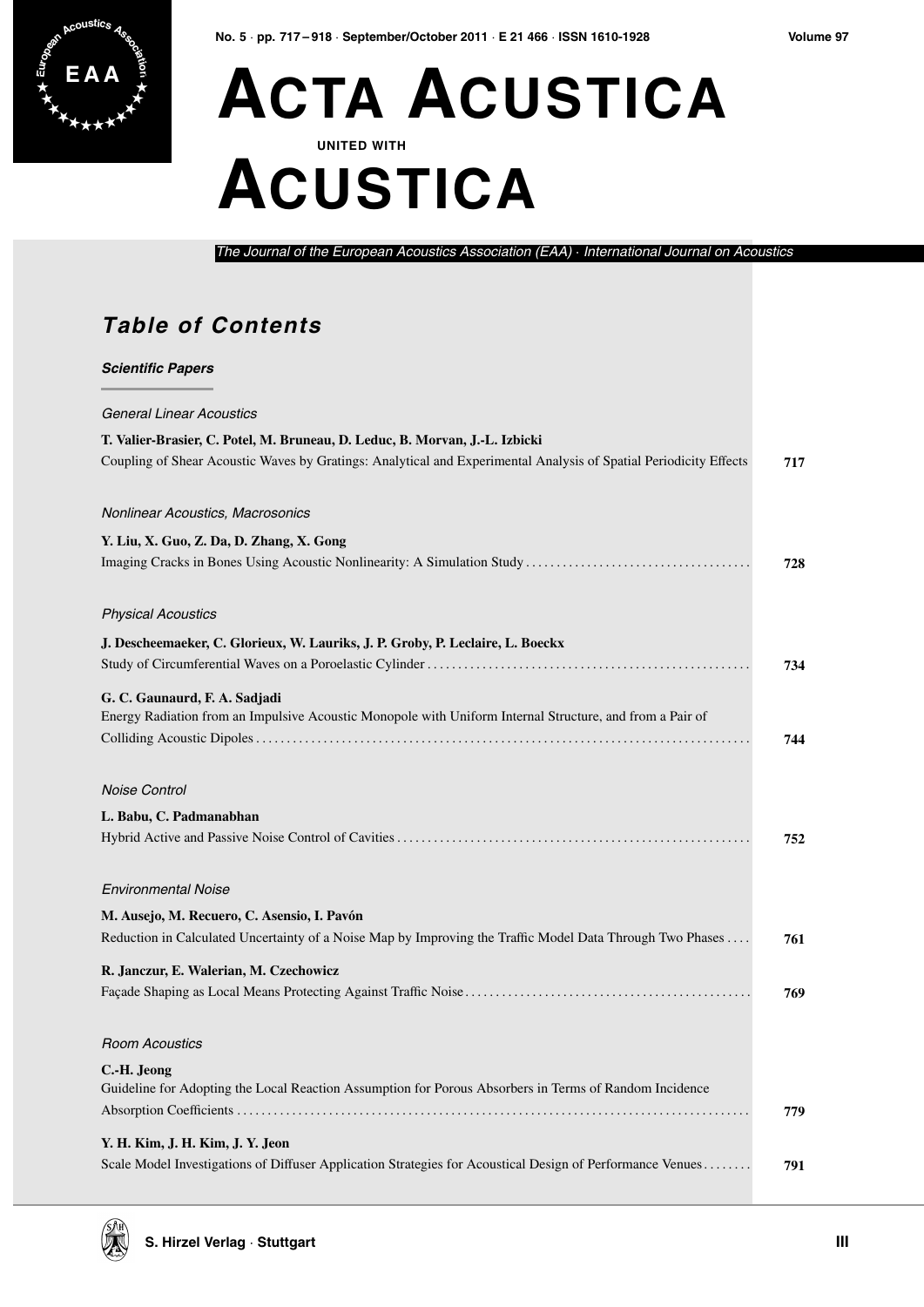

# **E A A ACTA ACUSTICA UNITED WITH ACUSTICA**

*The Journal of the European Acoustics Association (EAA)* · *International Journal on Acoustics*

| Electroacoustics and Signal Processing                                                                        |     |
|---------------------------------------------------------------------------------------------------------------|-----|
| B. Gazengel, P. Hamery, P. Lotton, A. Ritty                                                                   |     |
|                                                                                                               | 800 |
|                                                                                                               |     |
| Hearing, Audiology and Psychoacoustics                                                                        |     |
| R. Ordoñez, D. Hammershøi                                                                                     |     |
| Time and Frequency Characteristics of Temporary Threshold Shifts Caused by Pure Tone Exposures                | 809 |
| <b>Musical Acoustics</b>                                                                                      |     |
| D. B. Sharp, A. Mamou-Mani, M. van Walstijn                                                                   |     |
| A Single Microphone Capillary-Based System for Measuring the Complex Input Impedance of Musical Wind          |     |
|                                                                                                               | 819 |
| R. Bader                                                                                                      |     |
| Characterizing Classical Guitars Using Top Plate Radiation Patterns Measured by a Microphone Array            | 830 |
| <b>Auditory Quality of Systems</b>                                                                            |     |
| E. Murphy, M. Lagrange, G. Scavone, P. Depalle, C. Guastavino                                                 |     |
|                                                                                                               | 840 |
| P. Počta, J. Holub                                                                                            |     |
| Predicting the Quality of Synthesized and Natural Speech Impaired by Packet Loss and Coding Using PESQ and    |     |
|                                                                                                               | 852 |
|                                                                                                               |     |
| <b>Technical and Applied Papers</b>                                                                           |     |
| S. Kumar, L. Feng, U. Orrenius                                                                                |     |
| Predicting the Sound Transmission Loss of Honeycomb Panels using the Wave Propagation Approach                | 869 |
| V. Martin, M.-H. Moulet, S. Mapagha                                                                           |     |
| Prediction of Forces Applied on a Receiver by Two Vibrating Structures Installed in Series; Application to an |     |
|                                                                                                               | 877 |
| Z. Zhang, C. M. Mak, J. Li                                                                                    |     |
|                                                                                                               | 890 |
| <b>Short Communications</b>                                                                                   |     |
|                                                                                                               |     |
| A. Can, D. Botteldooren                                                                                       |     |
|                                                                                                               | 900 |